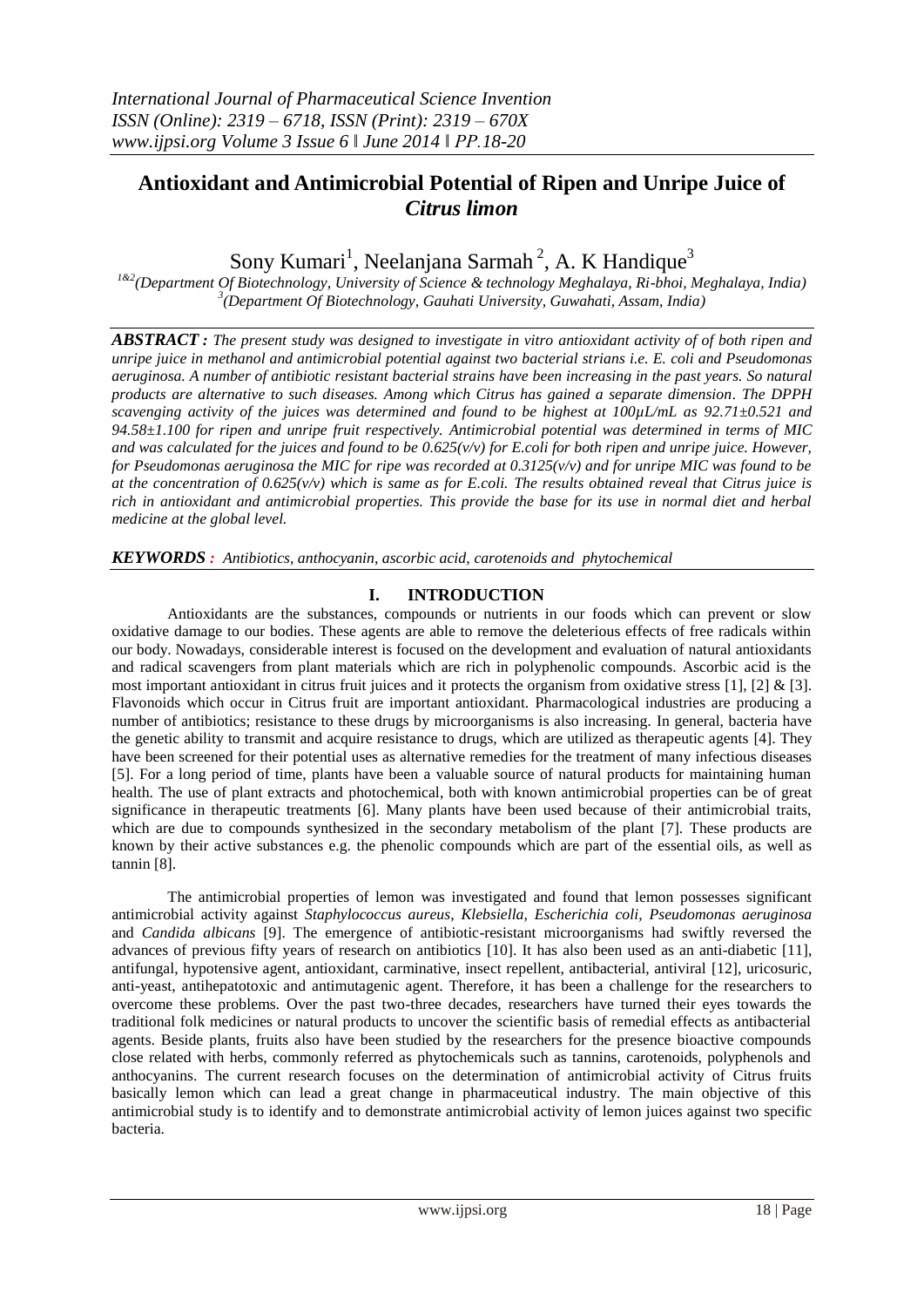# **II. MATERIALS AND METHODS**

# **2.1 Preparation of juice extract**

Juice extract of concentrations crude juice,  $0.5, 0.25, 0.125, 0.062.5$  and  $0.031.25$  (v/v) was prepared in water. Prepared extracts of different concentrations were used for the antimicrobial screening as per the protocol given by agar well diffusion method.

## **2.2 Antioxidant activity by DPPH free radical scavenging assay**

The scavenging activity was determined by using DPPH synthetic free radical [13]. Different concentration of juices were prepared (from 12.5µL to 100µL) in methanol. After incubation at room temperature for 30 min, optical density was measured at 517nm and the scavenging activity was calculated by the formula-

#### **Scavenging activity**  $(^{9}6)$  **=**  $[(A-B)/A] X 100$

Where  $A =$  absorbance of DPPH and  $B =$  absorbance of fruit juice and DPPH combination.

## **2.3 Antimicrobial activity and MIC determination**

After sterilization, the nutrient agar media was poured on to the plates (15 cm diameter) aseptically and after polymerization 1cm well was prepared. To the center well of each plate, 400µL of streptomycin sulphate (1mg/mL) was transferred and all other wells were adminstrated with juice extracts serially from the original juice upto lowest concentration. Plates were incubated at 37°C for 24 hrs. The diameter of the zone of inhibition was determined and recorded.

# **III. RESULTS AND DISCUSSION**

## **Table1. Antioxidant activity by DPPH free radical scavenging property (R-ripen, UR-unripe)**

| Conc.<br>(uL/mL) | UR                |                    |
|------------------|-------------------|--------------------|
|                  | $55.81 \pm 0.578$ | $50.823 \pm 0.388$ |
| 50               | 78.07±0.226       | $77.670 \pm 0.606$ |
|                  | $91.53 \pm 1.290$ | $89.33 \pm 0.388$  |
| 100              | $94.58 + 1.100$   | $92.71 \pm 0.521$  |



# **Figure1. Antioxidant activity by DPPH free radical scavenging property (R-ripen, UR-unripe)**

# **Table2. Antimicrobial activity (NZ – No Zone, R-ripen, UR-unripe).**

| <b>Microbes</b>           | <b>Streptomycin</b> | (cm)               | Zone of inhibition in different juice concentration (cm) |     |           |     |           |     |            |     |            |     |             |     |
|---------------------------|---------------------|--------------------|----------------------------------------------------------|-----|-----------|-----|-----------|-----|------------|-----|------------|-----|-------------|-----|
|                           |                     | Original<br>(pure) |                                                          |     | 0.5(v/v)  |     | 0.25(v/v) |     | 0.125(v/v) |     | 0.625(v/v) |     | 0.3125(v/v) |     |
|                           | UR                  |                    | UR                                                       | R   | <b>UR</b> | R   | UR.       | R   | <b>UR</b>  | R   | UR         | R   | <b>UR</b>   | R   |
| E. coli                   | 0.48                | 0.48               | 1.0                                                      | 1.0 | 0.8       | 0.8 | 0.6       | 0.7 | 0.3        | 0.4 | 0.1        | 0.2 | NZ          | NZ  |
| Pseudomonas<br>aeruginosa | 0.48                | 0.45               | 0.8                                                      | 0.1 | 0.7       | 0.9 | 0.5       | 0.6 | 0.3        | 0.4 | 0.2        | 0.3 | NZ          | 0.1 |